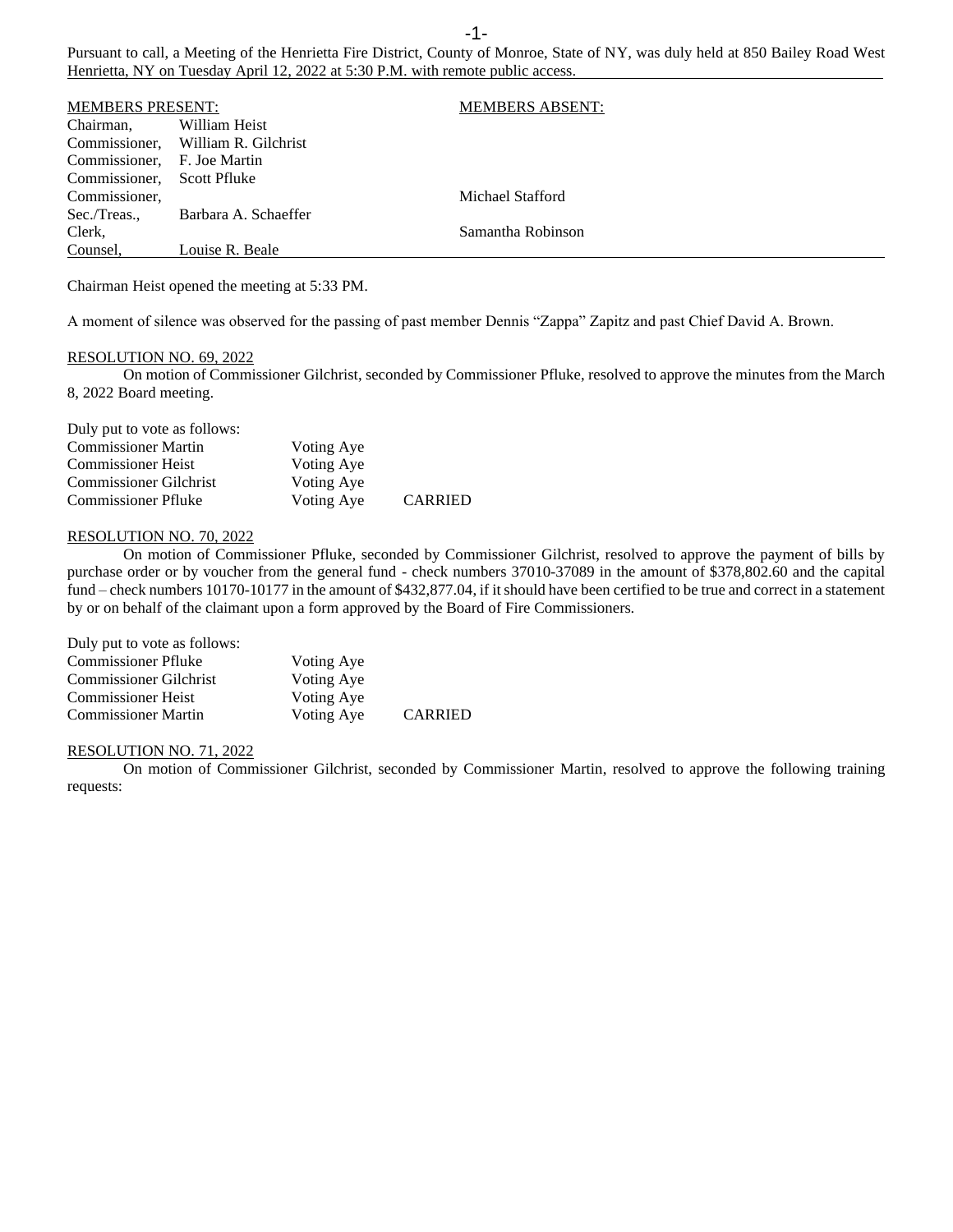|               |              |           |                              |                                      |                 |                                |       | Coverage | Class   |                                    |
|---------------|--------------|-----------|------------------------------|--------------------------------------|-----------------|--------------------------------|-------|----------|---------|------------------------------------|
|               |              |           |                              |                                      |                 |                                |       | Hours    | Contact |                                    |
| Last          | First        | Rank      | Class                        | Location                             | Date            | Cost                           | Other | Needed   | Hours   | Coverage needed for:               |
| Barber        | Ryan         | Lt.       | Leadership & Supervision     | <b>NFA</b>                           | $3/26 - 4/2/22$ | \$318.56                       | 48    |          |         | 40 3/27, 3/30 Orig approved Feb 22 |
|               |              |           |                              |                                      |                 |                                |       |          |         | Actual meal plan = \$337.64        |
| Pietrzykowski | Tim          | FF        | Live Fire Instructor         | Montour Falls 3/18-3/20/22 \$ 180.00 |                 |                                | 24    |          |         | 24 3/19/2022 Origapproved Jan 22   |
|               |              |           |                              |                                      |                 |                                |       |          |         | Actual cost \$211                  |
| Dinsmore      | Andy         | Lt        | Codes Refresher              | W. Webster                           | $5/17 - 5/19$   | \$175.00                       |       |          | 24      |                                    |
| Dinsmore      | Michael      | <b>AC</b> | Codes Refresher              | W. Webster                           | $5/17 - 5/19$   | \$175.00                       |       |          | 24      |                                    |
| Guhl          | Jared        | <b>BC</b> | Codes Refresher              | W. Webster                           | $5/18 - 5/19$   | \$175.00                       |       |          | 16      |                                    |
| Krywy         | <b>Brian</b> | Capt      | Codes Refresher              | W. Webster                           | $5/18 - 5/19$   | \$175.00                       |       |          | 16      |                                    |
| Kelly         | Kyle         | FF        | <b>ACLS</b>                  | <b>CHS</b>                           | 4/25/2022       | \$200.00                       |       |          | 8       |                                    |
| Kelly         | Kyle         | FF        | <b>PALS</b>                  | <b>CHS</b>                           | 4/14/2022       | \$200.00                       |       | 8        | 8       |                                    |
| Remelt        | Charlie      | <b>BC</b> | FO <sub>1</sub>              | Henrietta                            | $4/1 - 4/22$    | \$                             |       |          | 12      |                                    |
| Hicks         | Quintin      | FF        | FO <sub>1</sub>              | Henrietta                            | $4/1 - 4/22$    | \$<br>$\overline{\phantom{a}}$ |       |          | 12      |                                    |
| Czajka        | Craig        | FF        | FO <sub>1</sub>              | Henrietta                            | $4/1 - 4/22$    | Ś<br>$\overline{\phantom{a}}$  |       |          | 12      |                                    |
| Pietrzykowski | Tim          | FF        | <b>PEER Fitness</b>          | Online                               | $5/24 - 6/28$   | \$799.00                       |       |          |         |                                    |
| Weatherell    | Dwane        | FF        | <b>PEER Fitness</b>          | Online                               | $5/24 - 6/28$   | \$799.00                       |       |          |         |                                    |
| Gerger        | Ted          | Lt        | Codes Refresher              | W.Webster                            | $5/17 - 5/19$   | \$                             |       | 24       |         | 24 17-May                          |
| Younger       | Robert       | FF        | Rope Ops                     | <b>SPTC</b>                          | $4/24 - 5/1$    | \$<br>$\overline{\phantom{a}}$ |       | 24       |         | 32 29-Apr                          |
| Dodson        | Chuck        | Capt      | Hazmat Conference            | Baltimore                            | $6/9 - 6/12$    | Ś<br>$\blacksquare$            |       | $\Omega$ | 32      |                                    |
| Alaimo        | Steve        | Disp      | Disaster operations          | New Jersey                           | 6/21/2022       | \$711.91                       |       |          | 8       |                                    |
| Pfluke        | Scott        | Capt      | FF <sub>2</sub>              | <b>PSTF</b>                          | 5/4/2022        | \$                             |       |          | 32      |                                    |
| Lyman         | Alicia       | FF        | FF <sub>2</sub>              | <b>PSTF</b>                          | 5/4/2022        | \$<br>$\overline{\phantom{a}}$ |       |          | 32      |                                    |
| Swearingen    | Elaine       | FF        | FF <sub>2</sub>              | <b>PSTF</b>                          | 5/4/2022        | \$<br>$\overline{a}$           |       |          | 32      |                                    |
| Whelan        | <b>James</b> | FF        | FF <sub>2</sub>              | <b>PSTF</b>                          | 5/4/2022        | \$<br>$\overline{\phantom{a}}$ |       |          | 32      |                                    |
| Hirschman     | Ryan         | FF        | FF <sub>2</sub>              | <b>PSTF</b>                          | 5/4/2022        | \$<br>$\overline{\phantom{a}}$ |       |          | 32      |                                    |
| Campo         | lan          | FF        | FF <sub>2</sub>              | <b>PSTF</b>                          | 5/4/2022        | \$<br>$\overline{a}$           |       |          | 32      |                                    |
| Shoemaker     | Josh         | FF        | FF <sub>2</sub>              | <b>PSTF</b>                          | 5/4/2022        | \$<br>$\overline{\phantom{a}}$ |       |          | 32      |                                    |
| Kinney        | Sean         | FF        | <b>NYS Tools Class</b>       | <b>PSTF</b>                          | $5/4 - 5/5$     | \$<br>$\overline{\phantom{a}}$ |       | 24       |         | 16 5/4/2022                        |
| Dinsmore      | Andy         | LT        | Perma Conference             | Lake George                          | $5/24 - 5/27$   | \$500.00                       |       | $\Omega$ |         | 20 Use of 6C90 Vehicle             |
| Wood          | Austin       | FF        | <b>NYS Chiefs</b>            | Syracuse                             | $6/16 - 6/18$   | \$690.00                       |       |          | 12      |                                    |
| Lewis         | Tim          | LT        | <b>Mass Casulty Response</b> | Saratoga                             | $5/9 - 5/10$    | \$766.72                       |       | 24       |         | 16 5/9/2022                        |

Duly put to vote as follows:

| <b>Commissioner Martin</b>    | Voting Aye |                |
|-------------------------------|------------|----------------|
| <b>Commissioner Heist</b>     | Voting Aye |                |
| <b>Commissioner Gilchrist</b> | Voting Aye |                |
| <b>Commissioner Pfluke</b>    | Voting Aye | <b>CARRIED</b> |

## RESOLUTION NO. 72, 2022

On motion of Commissioner Martin, seconded by Commissioner Gilchrist,

WHEREAS, the District needs to purchase a Gear extractor and drying cabinet to be located at Station 6, to launder gear after structure fires and live fire training, and

WHEREAS, the District currently has two Gear extractors, one at station 4 and one at station 5 which machines are both manufactured by Uni-Mac and which machines include a software program which allows the District to easily record and retain required data to ensure compliance with NFPA 1851, the Care and maintenance of turnout gear,

NOW THEREFORE, it is hereby resolved that for reasons of economy and efficiency, there is a need to standardize the Gear extractor and drying cabinet to be used by the District to a Uni-Mac machine. This will allow all firefighters at all District locations to have access to the same software thereby facilitating the recording and retention of required data in a uniform manner.

Be it further resolved that as Statewide Machinery, Inc., of Batavia is the only authorized Uni-Mac distributor in Monroe County, New York, and the purchase price is less than \$20,000, the purchase of a Un-iMac Gear extractor and drying cabinet from this distributor is approved per the quote dated March 8, 2022, without the need for additional quotes, for the total purchase price of \$19,266.00.

| Duly put to vote as follows:  |            |                |
|-------------------------------|------------|----------------|
| <b>Commissioner Pfluke</b>    | Voting Aye |                |
| <b>Commissioner Gilchrist</b> | Voting Aye |                |
| <b>Commissioner Heist</b>     | Voting Aye |                |
| <b>Commissioner Martin</b>    | Voting Aye | <b>CARRIED</b> |